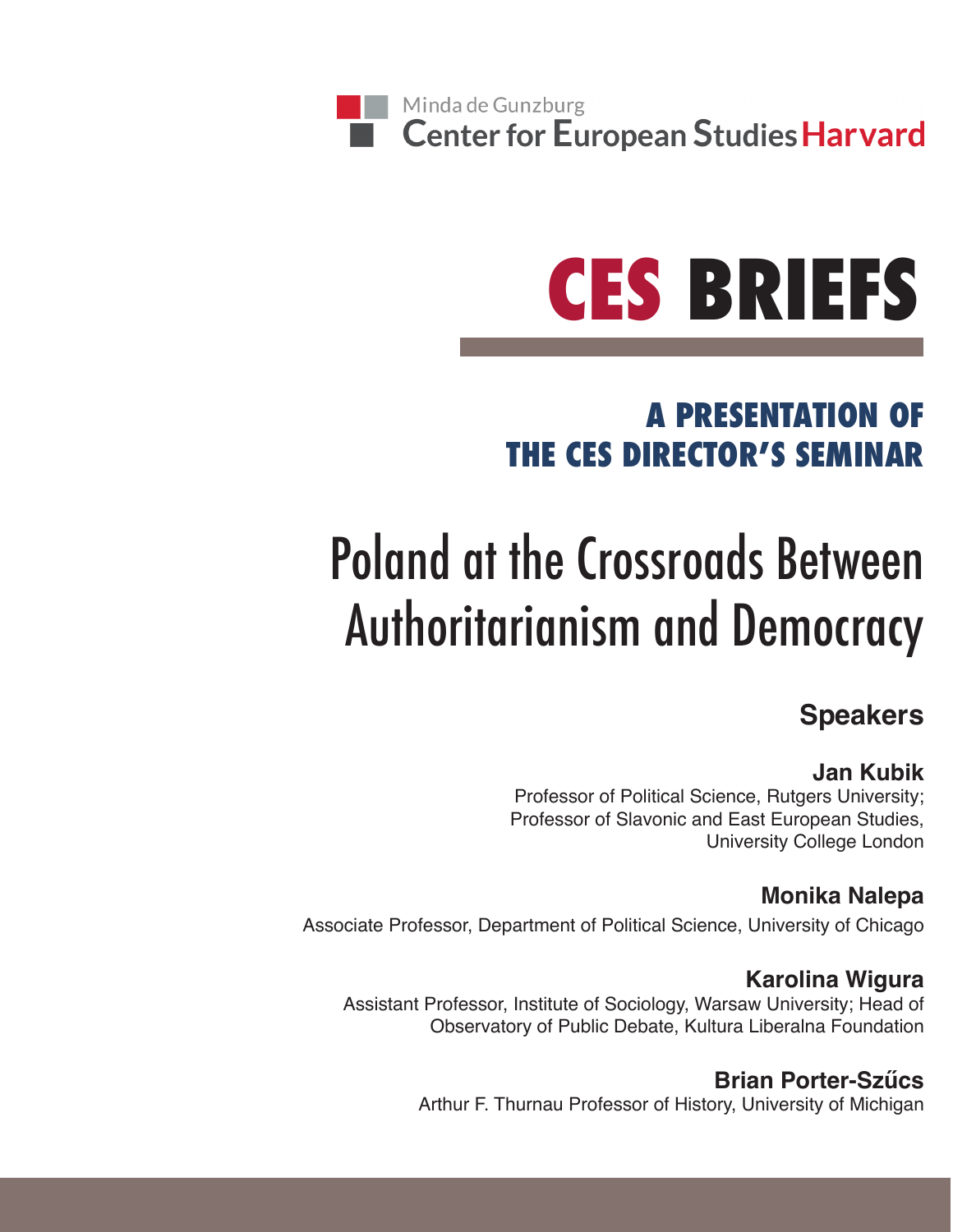#### **Jan Kubik Polarizing Symbolism of "Thin" and "Thick" Populism in Poland: From Solidarity to "The Fourth Republic"**

Standard explanations of the recent rise of populism emphasize either the supply or demand side of politics. On the demand side, as Inglehart and Norris argue (in their 2016 study based on the World Value Survey), cultural explanations (cultural backlash related to "disorientation" in the "new" world) perform better than economic ones (rising inequality).

On the supply side researchers focus particularly on institutional arrangements such as electoral systems, but the role of cultural entrepreneurs, who remodel cultural systems in order to influence people's political behavior, for example electoral choices, is understudied. Our analysis focuses on the cultural dimension of the supply side and revolves around the concepts of symbolic thickening and symbolic polarization, both featured prominently in the symbolism of populism. In particular, we trace the symbolic transformations accompanying the evolution from thin to thick populist symbolism in Poland.

In The Power of Symbols Against the Symbols of Power Kubik argued that the success of the Solidarity movement in Poland had its roots in the unprecedented mobilization of the counter-hegemonic culture. A cultural revolution preceded and accompanied the political revolution of Solidarity. Its essence was intense symbolic polarization that allowed "the people" to construe themselves in a sharp contrast to the communist regime and carry out a successful "refolution."

The utility of such polarization in a polity consolidating liberal democracy is however questionable. As many theorists argue, to function well a democracy needs a pragmatic political culture that enables the search for compromises. A symbolically overheated and polarized culture is not helpful, as it exacerbates any tendency to understand the society as sharply divided into two, hostile and incompatible, camps: "us" and "them."

A version of such polarization, the division of polity into "good people" and "bad elites," is the hallmark of populism. Under this definition, Solidarity was a populist movement, as its ideology challenged the communists in the name of the mythically or ideologically constituted "people." But it is not the type of populism most observers think about these days. Over the last several years a number of populist parties and movements emerged in Poland, most prominently the ruling right-wing Law and Justice Party (PiS).

Do PiS and Solidarity (1980-89) represent the same type of populism? Do they rely on the same or similar repertoire of symbolic tools? In order to answer these questions, we work with the distinction between thin and thick populism and compare their respective symbolic systems. We trace the change in meaning of several key Polish symbols such as the White Eagle, the Cross, or the Black Madonna of Częstochowa. We show that the symbolic overheating of the Solidarity period, while polarizing, was based on a "thin" symbolic ensemble organized around a multi-vocal dominant symbol, the famous logo of the movement. Such ensembles, having one or relatively few dominant symbols with rather simple connotations, are amenable to many interpretations and are therefore potentially attractive to a large group of people. Symbolism of this kind is congruent with thin populism. It can be "thickened" by combining mutually reinforcing sets of symbols, for example of national and religious provenance.

Symbolic ensembles that are often displayed in the public sphere by right-wing populists are "thick" in this sense. They include many inter-locked symbols that – in combination – allow for a narrower range of possible interpretations and thus attract a smaller, in this case right wing leaning group of people. They constitute the symbolic base of Polish thick populism, an exclusionary and polarizing political-cultural formation, that at the moment is supported by well over one third of the Polish population, controls the government, and slowly dismantles Polish liberal democracy.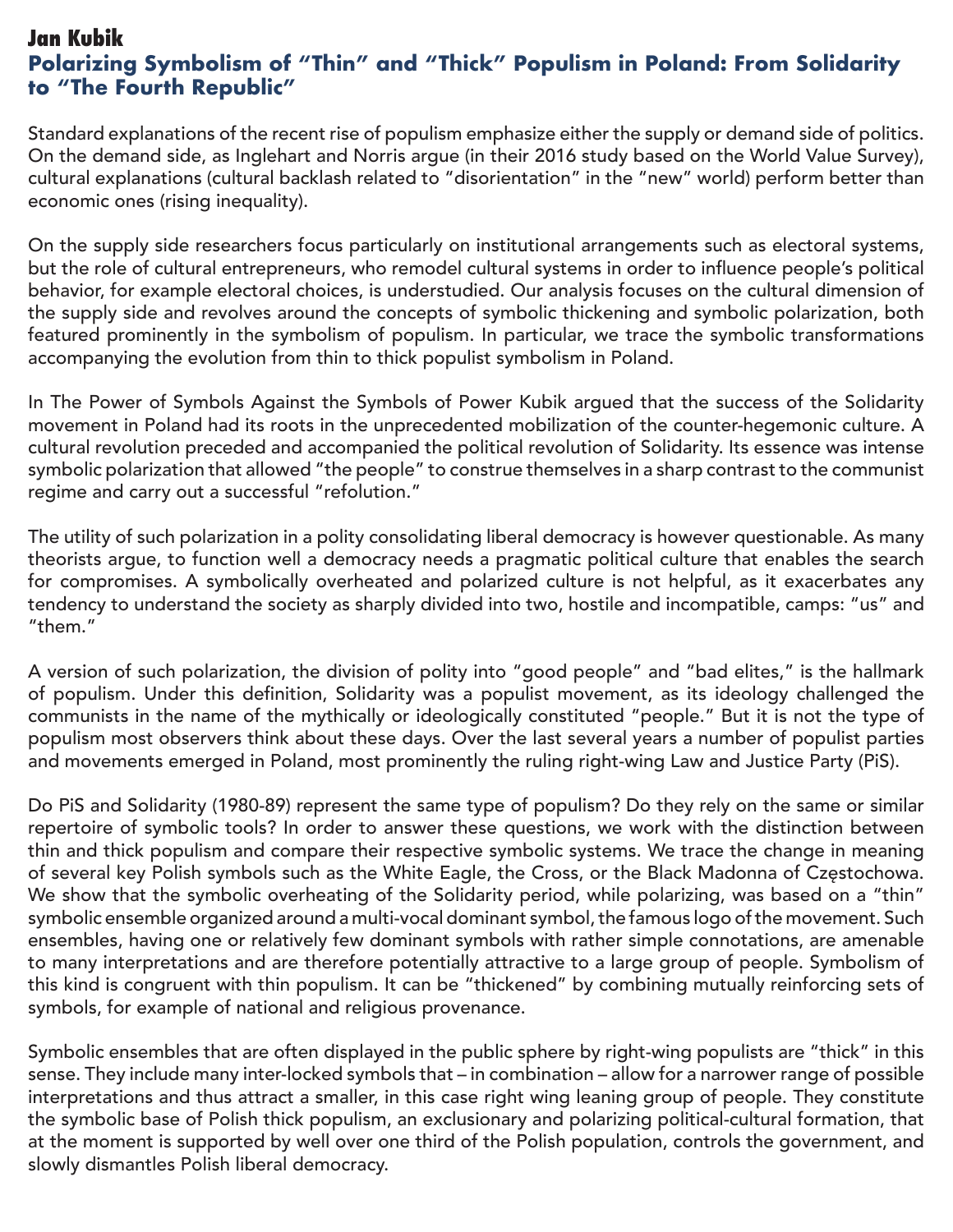#### **Monika Nalepa Poland at Crossroads: The Institutional Context**

Whereas most scholars and pundits focus on societies' preferences for electing nationalists and populists, my explanation hinges on subtle institutional shifts taking place over the last decade or so in Poland, most notably in executive-legislative relations, which allowed the ruling party to rapidly implement sweeping illiberal reforms. These institutional factors can be summarized as follows: 1) recorded voting has allowed leaders to exercise party discipline on the floor of the legislature and effectively put an end to free mandates; 2) the Open List PR electoral system gave parties an incentive to recruit for cohesion contributing to strong parties that can sustain temporary swings in voter volatility; 3) reforms to standing rules of the Sejm have concentrated agenda setting power in the hands of a representative of the ruling party allowing whoever is in government to use the legislature as an extension of its executive power.

With these institutions in place, it is practically impossible for the opposition to have any influence on the legislative process. In light of this, what we are observing in Poland is not at all that surprising. Furthermore, the institutions allowing for such rapid authoritarian backsliding have been in place since 2007 and were actually exploited by the previously ruling PO, which had, however, a much more liberal agenda to implement. In short, institutions put in place as the party system institutionalized failed to provide adequate representation for the forces behind long-standing divides.

The claims made above can be substantiated with evidence from the Sejm that we have been collecting over the years. Our data range from elite interviews, to roll call data to co-sponsorship data and information about all stages of the legislative process. I have also collected data on mass political preferences to examine if any shifts would explain the dramatic changes among the political elites, which we do not find.

#### **Karolina Wigura** (with Jarosław Kuisz, University of Warsaw, Kultura Liberalna) **Effects of Poland's Long-Term Lack of Sovereignty: The Round Table Outburned Generation, The End of Post-Communist Myth of the West, and Total Opposition as a Habit**

Explanations of the recent populist rise in Poland often take into account the model of Poland's democratic transition. A component only rarely analyzed, however, is that transition since 1989 concerned not only state or market institutions, but also a collective psychological process. In this process, factors from beyond 1989 played a crucial role. Those were not only type and duration of precesessor regime, as argued e.g. by Pridham (2001). We argue that another factor plays here yet larger role: effects of long-term lack of country's sovereignty (200 years almost without interruption, 1795-1989).

The famous classic theorist of democracy Alexis de Tocqueville wrote about what he called "habits of the heart", by which he understood certain societal customs, based on long-term repetition, travelling somewhere between human passions and reason. A certain type of habits of the heart seems to be active when it comes to the current Polish society:

• The Round Table "out burned generation". The democratic transition in Poland was an accomplishment of the generation of dissidents. The same generation, 28 years later, still has predominant symbolical and real influence on Poland's politics, and the division in the former Solidarity – with conservative nationalists on one side, and liberal conservatives on the other – still has a decisive influence for Poland's political scene. The current de facto leader of the country Jarosław Kaczyński and former leader of Solidarity as well as President Lech Wałęsa, today standing at opposite sides, belong to the same generation. Within the years the dispute between those two sides have become ever more radical, and personal. The former dissidents did embark the country on democratic trajectory, they are, however, unable to look into the future.